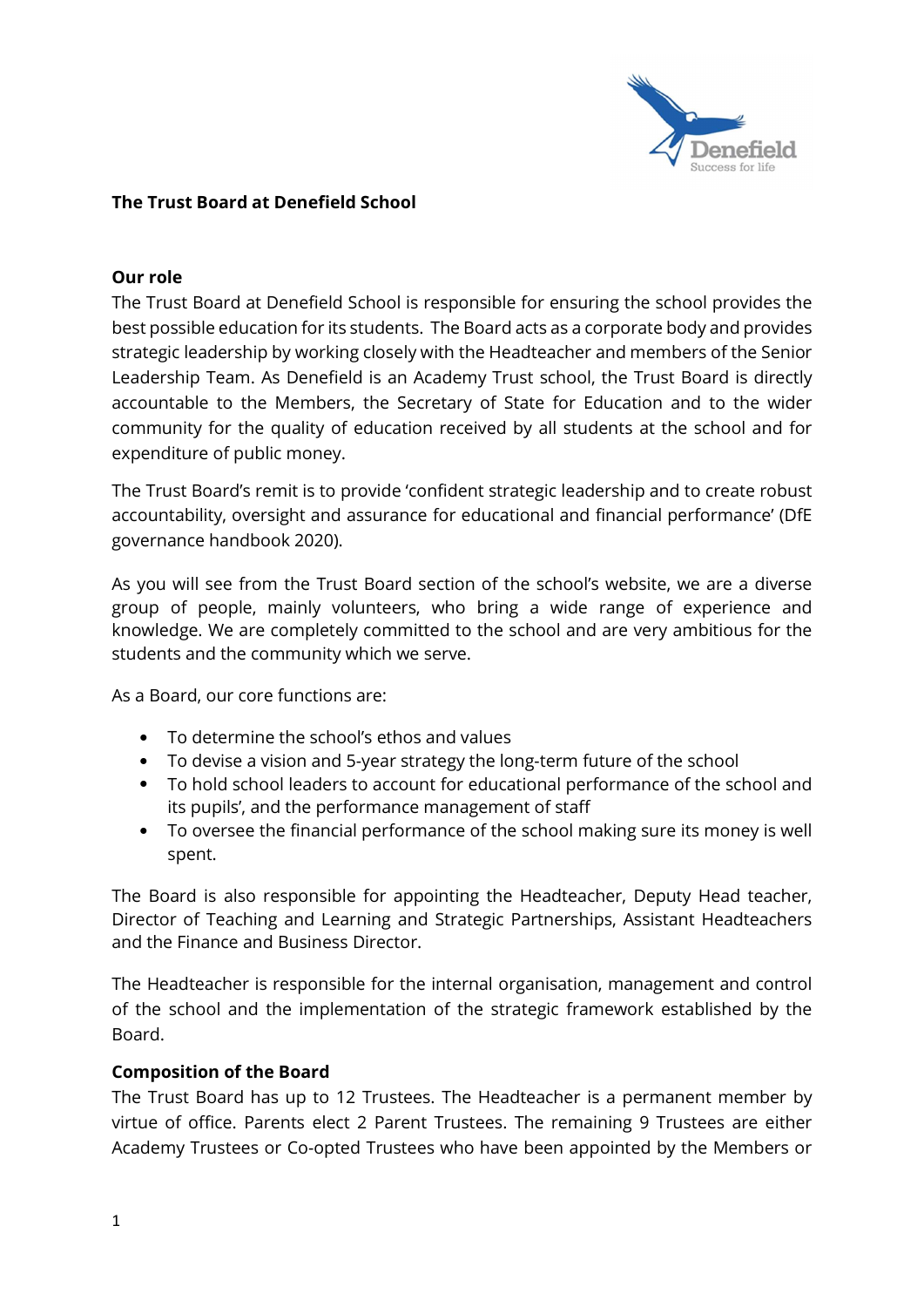

the Trust Board, for their skills and experience. All Trustees have a term of office of four years.

# Members and their role

Members are similar to a company's shareholders - they sit above the Trust Board in an academy trust and have a largely hands-off role. Their key responsibilities include appointing the trustees and holding them to account for the successful governance of the trust.

# The work of Trustees

Our work is conducted at board level and across a range of committees which have delegated responsibilities and decision-making capabilities. We have two committees: Standards and Resources. Committees meet 6 times per year. The Trust Board meets 7 times per year.

Our Standards committee monitors many aspects of student's performance (across a number of key performance indicators) e.g. attendance, exclusions and students' destinations at the end of year 11 and year 13. In addition, the committee reviews careers provision, GCSE and A level/BTEC options choices, school trips and curriculum coverage. All student centred and curriculum policies are reviewed by this committee.

The Resources committee monitors all aspects of the school's financial performance. Some examples of the committee's work are listed below:

- Regular budget monitoring, include 5-year budget forecasts and taking strategic decisions as appropriate
- Reviews of the implementation and effectiveness of all financial and personnel policies.
- Consideration of all capital projects, premises matters, health and safety matters
- Review and approval of pay determinations for staff.
- Determining the scope of all internal audit assurance work, reviewing reports and recommendations from the internal auditor and reviewing the statutory accounts.

The Trust Board receives termly reports from the Headteacher on many aspects of the school's work including students' academic performance. The Board carefully monitors and reviews students' performance data and holds school leaders to account for any areas of underperformance. The Board also monitors the school's performance against key improvement priorities in the annual school action plan. Annual budgets and the school's staff structure are approved by the Board as well as the annual statutory accounts. Members of the Board are responsible for the appointment of an external auditor.